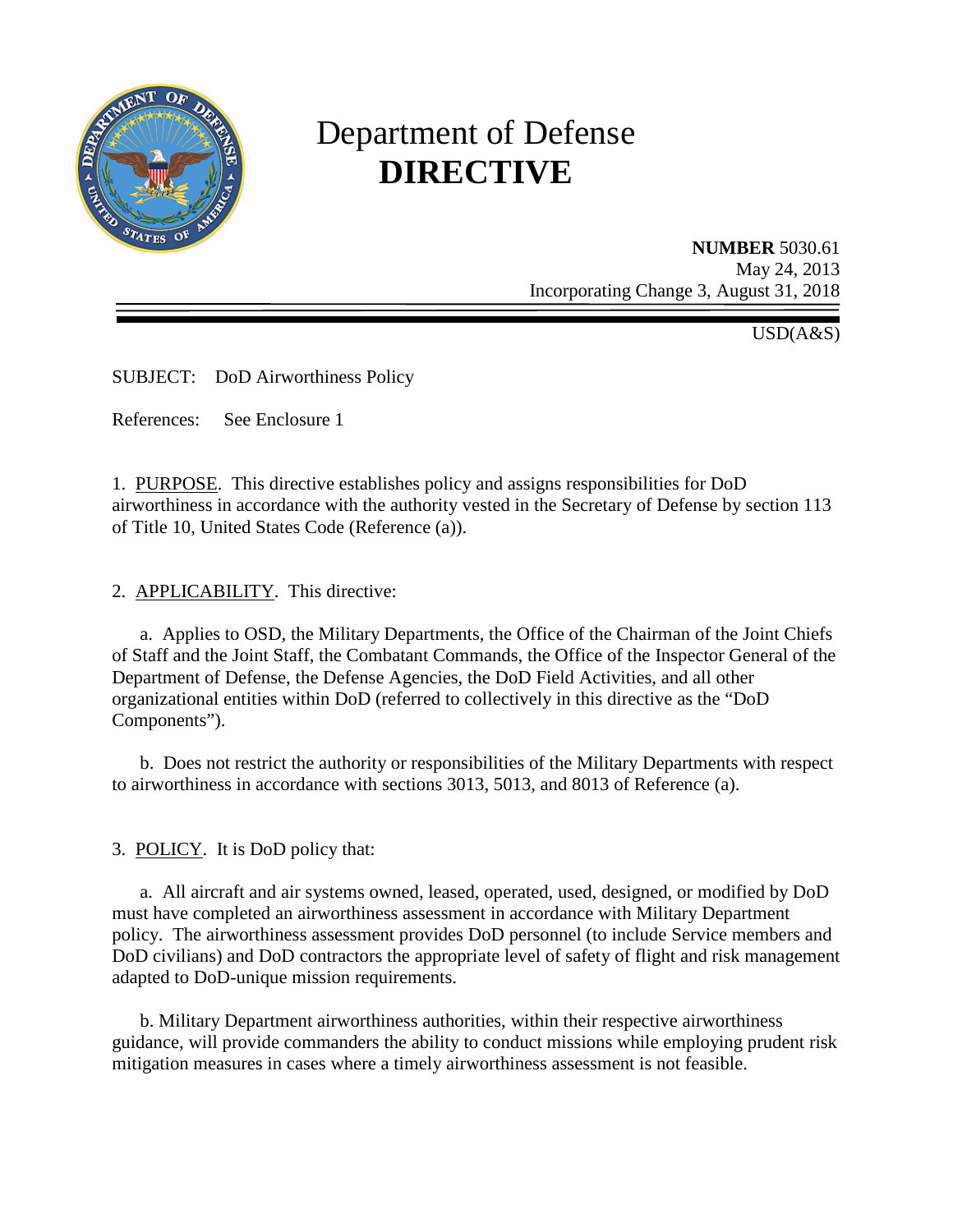4. RESPONSIBILITIES. See Enclosure 2.

5. RELEASABILITY. **Cleared for public release.** This directive is available on the Directives Division Website at http://www.esd.whs.mil/DD/.

6. SUMMARY OF CHANGE 3. This change reassigns the office of primary responsibility for this directive to the Under Secretary of Defense for Acquisition and Sustainment in accordance with the July 13, 2018 Deputy Secretary of Defense Memorandum (Reference (b)).

7. EFFECTIVE DATE. This directive is effective May 24, 2013.

Ashton B. Carter Deputy Secretary of Defense

Enclosures

- 1. References
- 2. Responsibilities
- 3. DoD Standardized Airworthiness Assurance Requirements

Glossary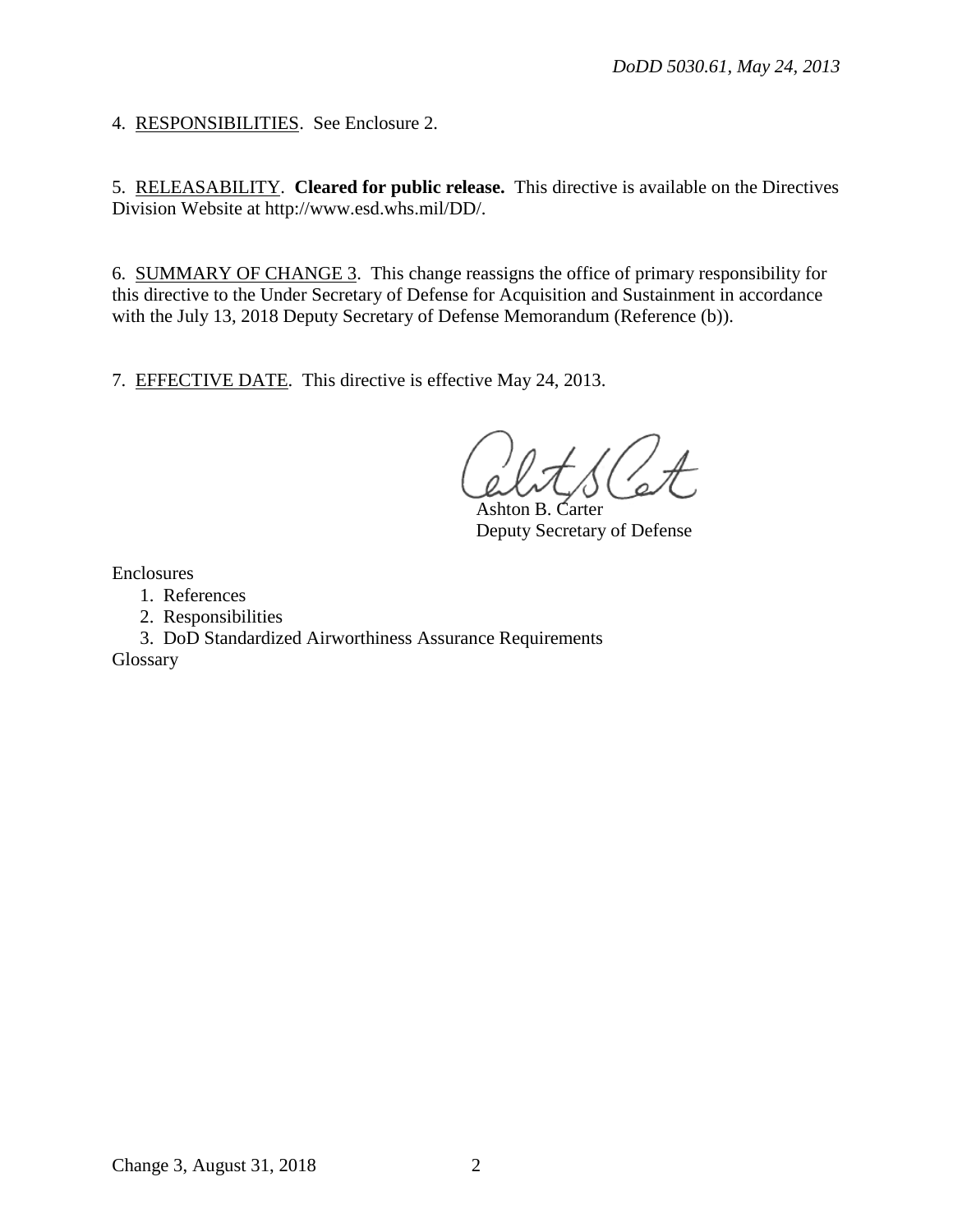# ENCLOSURE 1

## **REFERENCES**

- (a) Title 10, United States Code
- (b) Deputy Secretary of Defense Memorandum, "Establishment of the Office of the Under Secretary of Defense for Research and Engineering and the Office of the Under Secretary of Defense for Acquisition and Sustainment," July 13, 2018
- (c) DoD Instruction 4500.53, "DoD Commercial Air Transportation Quality and Safety Review Program," October 20, 2008, as amended
- (d) Military Standard MIL-STD-882E, "Department of Defense Standard Practice: System Safety," May 11, 2012
- (e) DoD Instruction 5000.02, "Operation of the Defense Acquisition System," January 7, 2015, as amended
- (f) Military Handbook MIL-HDBK-516C, "Department of Defense Handbook: Airworthiness Certification Criteria," December 12, 2014
- (g) DoD Instruction 4540.01, "Use of International Airspace by U.S. Military Aircraft and for Missile/Projectile Firings," June 2, 2015, as amended
- (h) DoD Directive 5030.19, "DoD Responsibilities on Federal Aviation," September 13, 2013
- (i) Under Secretary of Defense for Acquisition, Technology and Logistics Memorandum, "Flight in Foreign-Owned Aircraft Implementation Guidance," October 26, 2014[1](#page-2-0)
- (j) Federal Aviation Regulation
- (k) Title 14, Code of Federal Regulations
- (l) Part 102-33, Title 41, Code of Federal Regulations

<span id="page-2-0"></span> <sup>1</sup> Available through AT&L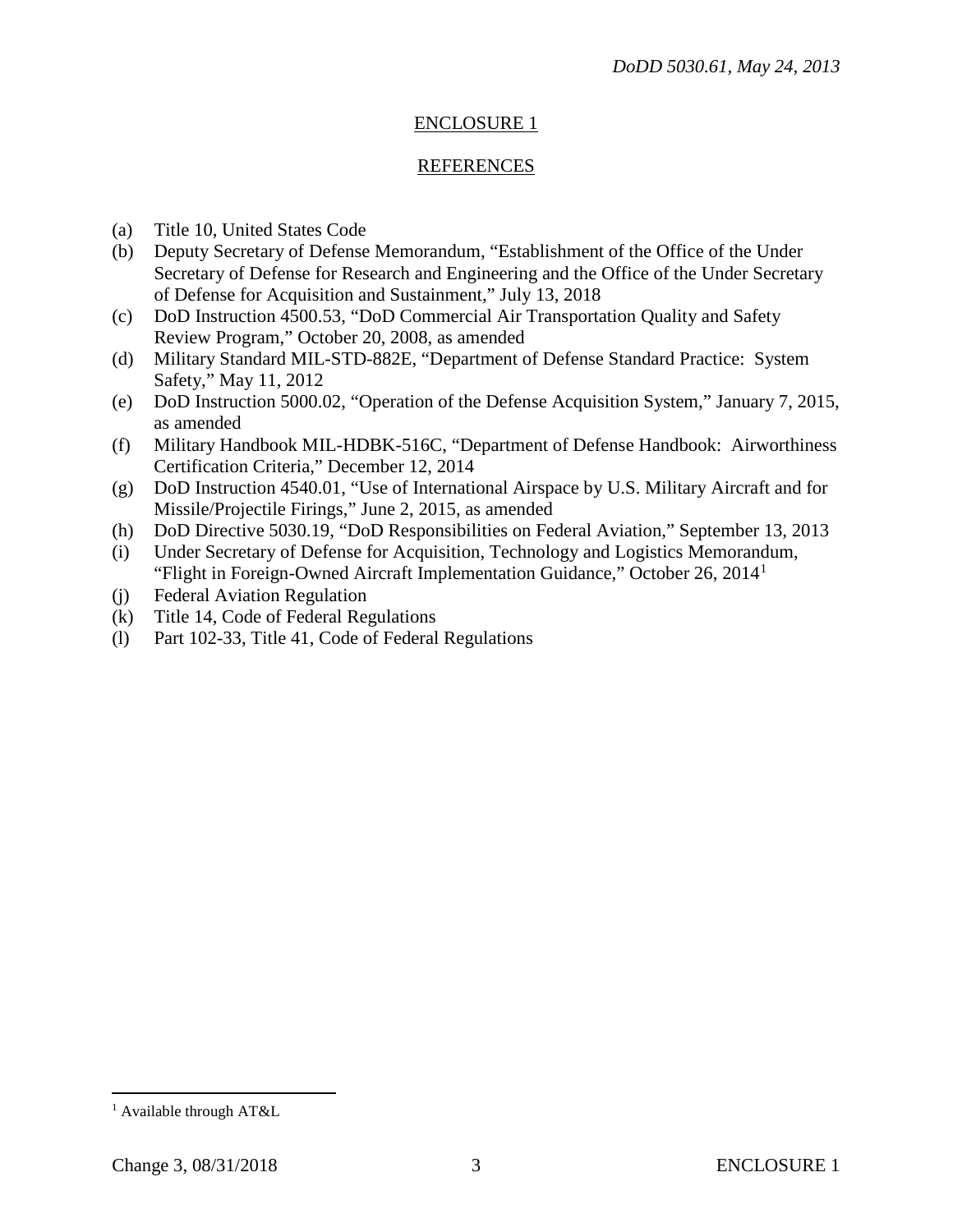## ENCLOSURE 2

## RESPONSIBILITIES

1. UNDER SECRETARY OF DEFENSE FOR ACQUISITION, TECHNOLOGY, AND LOGISTICS(USD(AT&L)). The USD(AT&L) establishes policy, assigns responsibilities, provides procedures, and oversees DoD airworthiness matters.

2. DoD COMPONENT HEADS THAT OWN, LEASE, OPERATE, USE, DESIGN, OR MODIFY AIRCRAFT OR AIR SYSTEMS. The DoD Component heads that own, lease, operate, use, design, or modify aircraft or air systems:

a. Utilize the established airworthiness assurance system of a Military Department or develop, implement, and operate an airworthiness assurance system consistent with the guidelines in Enclosure 3 of this directive.

b. Direct subordinate Airworthiness Authorities and Airworthiness Authorities Management and Control Organizations to assist the USD(AT&L) in implementing this directive.

3. SECRETARIES OF THE MILITARY DEPARTMENTS. The Secretaries of the Military Departments:

a. Develop, implement, and operate an airworthiness assurance system consistent with Enclosure 3 of this directive.

b. Direct Airworthiness Authorities and Airworthiness Authorities Management and Control Organizations to assist the USD(AT&L) in implementing this directive.

4. COMBATANT COMMANDERS. When a Combatant Commander requires it, he or she will ensure adequate resources are allocated for the airworthiness assessment of foreign owned or leased aircraft and air systems. This resourcing requirement does not include aircraft and air systems certified or assessed in accordance with DoD Instruction (DoDI) 4500.53 (Reference (c)).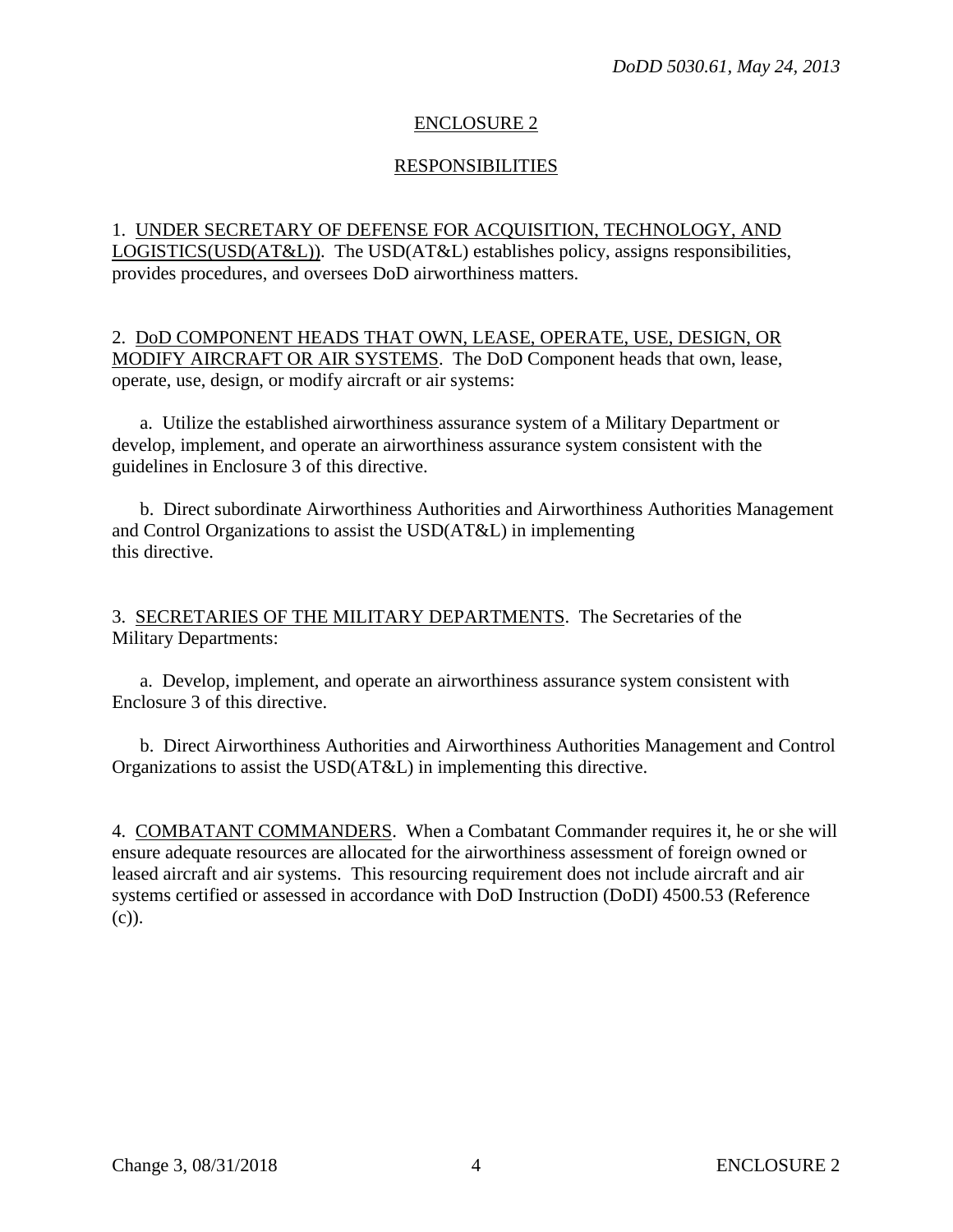# ENCLOSURE 3

# DoD STANDARDIZED AIRWORTHINESS ASSURANCE REQUIREMENTS

# 1. ESTABLISH AN AIRWORTHINESS AUTHORITY

#### a. Military Departments

(1) Military Department airworthiness authorities will be designated at the general or flag officer or civilian equivalent level.

(2) Military Department airworthiness authorities will maintain Department-level guidance to implement this directive.

(3) Military Department airworthiness authorities will assess and issue airworthiness approvals for manned and unmanned aircraft and air systems owned, leased, operated, used, designed, or modified by their respective Departments.

## b. Other DoD Components

(1) DoD Components other than Military Departments that own, lease, operate, use, design, or modify any DoD manned or unmanned aircraft or air systems that do not have an airworthiness authority will either establish an airworthiness authority in accordance with this directive or formally adopt the airworthiness approval provided by a Military Department airworthiness authority.

(2) Other DoD Components that utilize another Military Departments' airworthiness process are responsible for providing the resources necessary to accomplish the required airworthiness assessment or approval.

2. DESIGNATE TECHNICAL AUTHORITY. Each airworthiness authority within DoD will establish a technical authority designated to lead a robust engineering organization capable of independently assessing the airworthiness of aircraft and air system configurations and establishing airworthiness limitations for all aircraft and air systems owned, leased, operated, used, designed, or modified by that Military Department.

# 3. DESIGNATE AN AIRWORTHINESS MANAGEMENT AND CONTROL

ORGANIZATION. The airworthiness authority will designate a suitably trained organization based on existing structure that will be familiar with federal regulations and DoD policy governing airworthiness to manage and control the airworthiness process. The airworthiness organization will be sufficiently independent of acquisition program and operational influence to present an objective and valid assessment of airworthiness, safety of flight residual risk, and to exercise overall engineering oversight in compliance with this directive.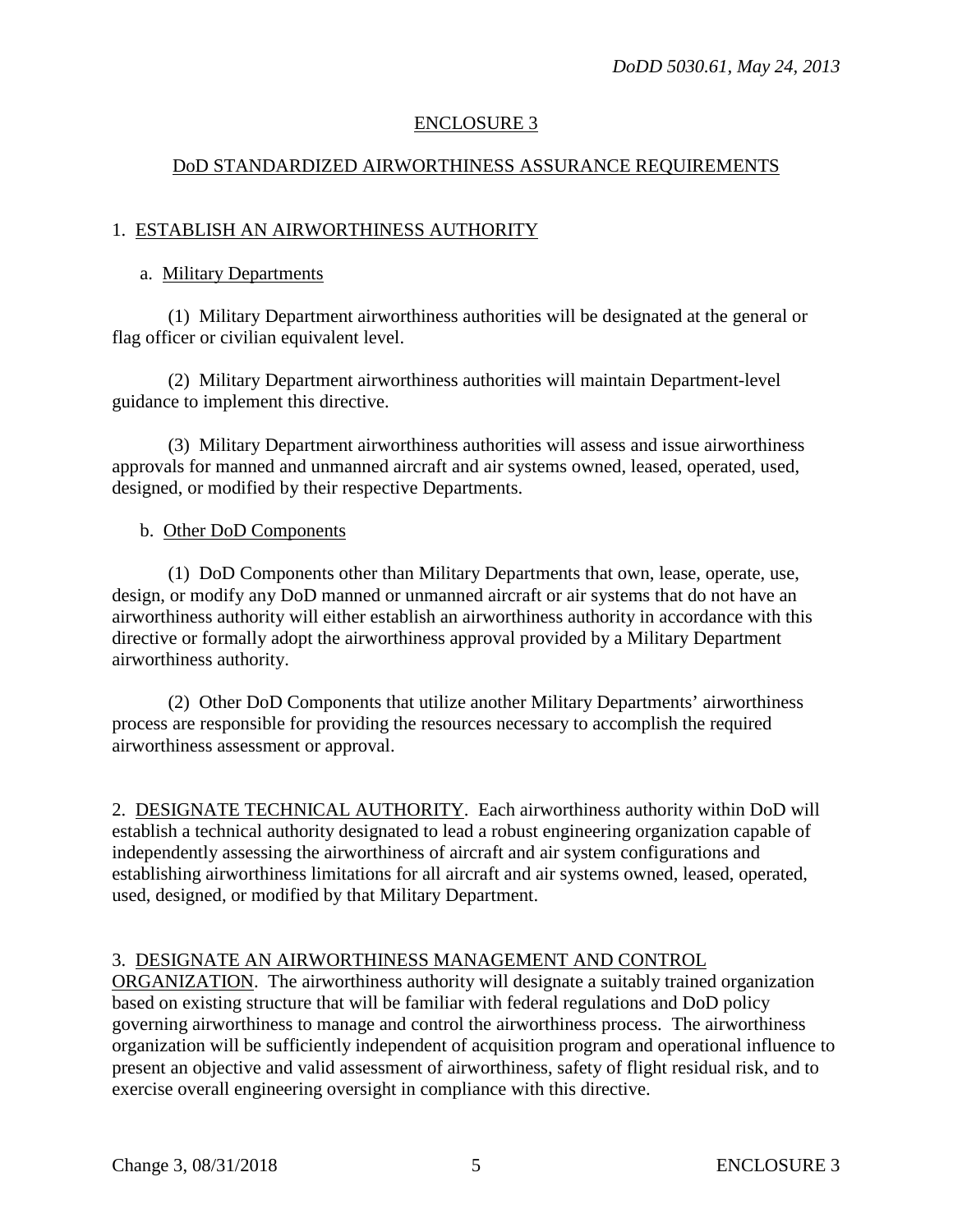#### 4. AIRWORTHINESS ASSESSMENT AND APPROVAL

a. The airworthiness authority will document the assessment and issue airworthiness approval, if appropriate, that captures the complete description of aircraft or air systems configuration, operating limitations, and other operating information necessary for safe operation of the aircraft or air systems within the scope of their DoD Component.

b. The airworthiness assessment or approval will only be issued by an airworthiness authority (or delegated airworthiness authority) established or recognized in accordance with this directive and will be made available prior to flight.

5. MISHAP RISK ASSESSMENT. The airworthiness authority will ensure that mishap risk assessments, when necessary, are prepared in accordance with Military Standard MIL-STD-882E (Reference (d)) and appropriate DoD Component regulatory guidance and policy in concert with their engineering evaluation conducted to assess and issue airworthiness approvals.

a. The risks will be documented and accepted by the appropriate risk acceptance authorities in accordance with DoDI 5000.02 (Reference (e)).

b. For unmanned aircraft and air systems, risk associated with the loss of aircrew may not apply. However, as with manned air vehicles, safety of flight risks associated with personnel, damage to equipment, property, or environment must be identified and accepted at the appropriate level in accordance with Reference (e) as part of the airworthiness review.

6. CONFIGURATION MANAGEMENT. OSD and DoD Components will establish and implement a means by which the configuration of the aircraft and air systems is managed over the life cycle of the aircraft and air system. This will include processes by which the configuration is identified, change is managed, configuration status is accounted for, and verification and audit of configuration changes are conducted to ensure configuration of the aircraft and air system is maintained to the specific configuration that has been determined by the airworthiness authority to be airworthy. For aircraft and air systems undergoing production or modification, each DoD Component will implement a means by which the production processes are evaluated and controlled such that each product meets the airworthiness requirements for the specific configuration.

7. CONTINUED AIRWORTHINESS. Once their aircraft and air systems are declared to be airworthy, OSD and DoD Components will maintain them to keep that status. The maintenance measures for OSD and DoD Component airworthiness processes include:

a. Inspections. Inspection intervals and criteria will be established to assess the status of the materiel to sustain airworthy operation.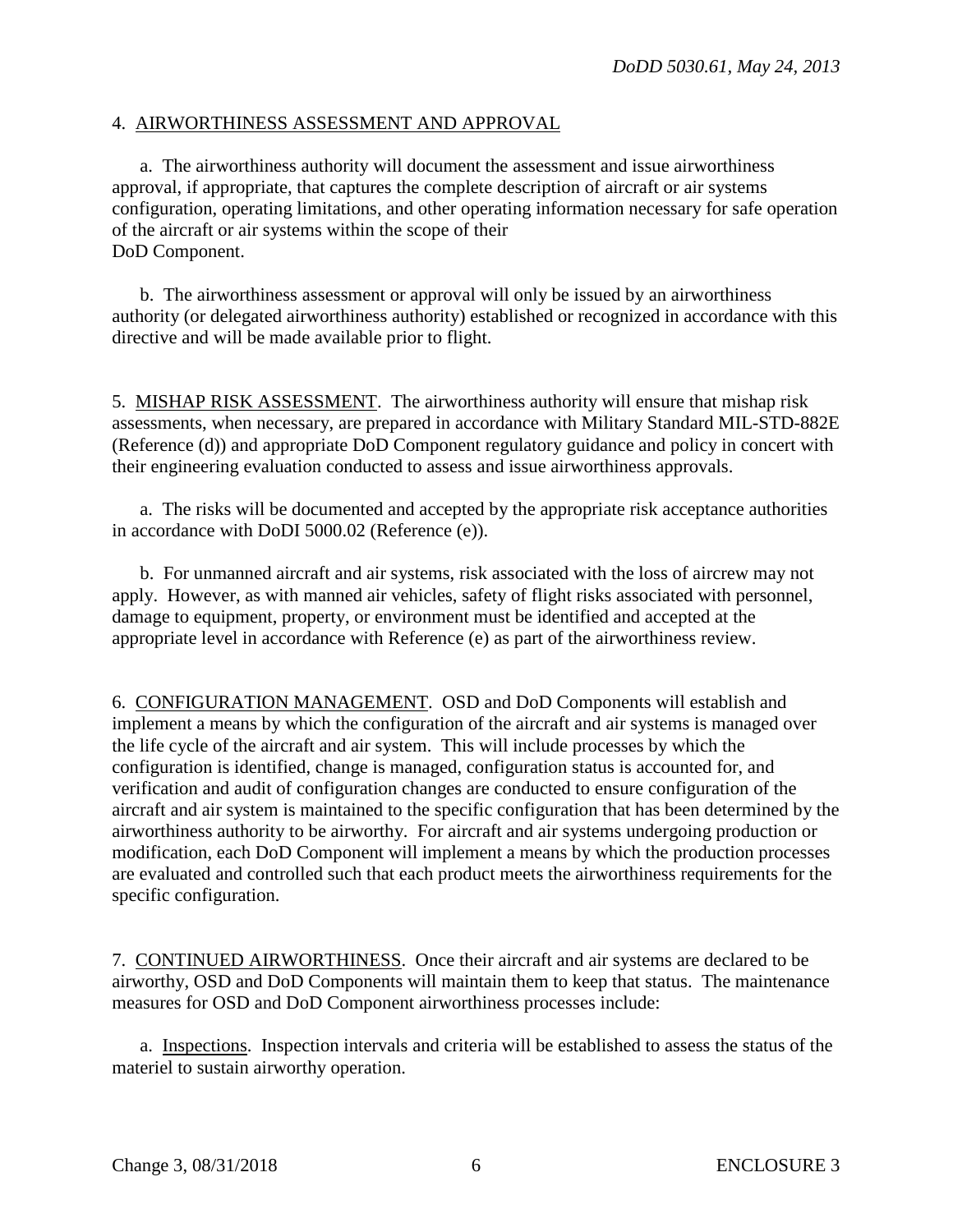b. Life Limits. Life limits, wear limits, and condition limits for mandatory replacement or overhaul will be established as necessary to assure continued airworthy use.

c. Maintenance and Overhaul. Maintenance and overhaul requirements for continued airworthiness will be documented, including physical standards of the materiel, process standards, and personnel training.

d. Critical Safety Items. Critical safety items will be controlled in compliance with section 2319 of Reference (a).

8. APPROVAL CRITERIA. When applicable, Military Department airworthiness authorities will utilize Military Handbook 516C (Reference (f)) and subsequent revisions for determining airworthiness approval criteria.

9. FLIGHT-TEST-PARTICULAR CONSIDERATIONS. DoD Components will oversee their airworthiness process and verify that it satisfies the unique airworthiness requirements particular to the flight test environment. Specifically, Military Department airworthiness processes should include methods to ensure the airworthiness of developmental aircraft and air systems as operating envelopes are tested and the procedures to follow to safely return to flight after airworthiness limitations have been exceeded during flight testing.

# 10. ADOPTION OF FEDERAL AVIATION ADMINISTRATION (FAA) AIRWORTHINESS **CERTIFICATION**

a. Utilization of FAA airworthiness certification by a Military Department airworthiness authority as a basis of airworthiness approval is permissible provided the flight profile, operating environment, and continued airworthiness program as certified for that aircraft and the air system is similar to the intended usage of DoD. The Military Department airworthiness authority will assess and approve the airworthiness of any existing gaps between the intended configuration, usage and operating environment of the FAA certification and the intended configuration, usage and operating environment of DoD.

b. Where required, interface with the FAA for aircraft and air systems certification issues will be coordinated through the FAA Military Certification Office. Interface with the FAA regarding DoD operations will be coordinated as described in DoDI 4540.01 and DoD Directive 5030.19 (References (g) and (h)).

11. ADOPTION OF DOD AIRWORTHINESS APPROVALS. Utilization of a DoD airworthiness approval from another Military Department airworthiness authority as a basis for approval is permissible provided the flight profile, operating environment, and continued airworthiness program as approved for that aircraft and air system is similar to the intended configuration, usage and operating environment of the DoD Components. The Military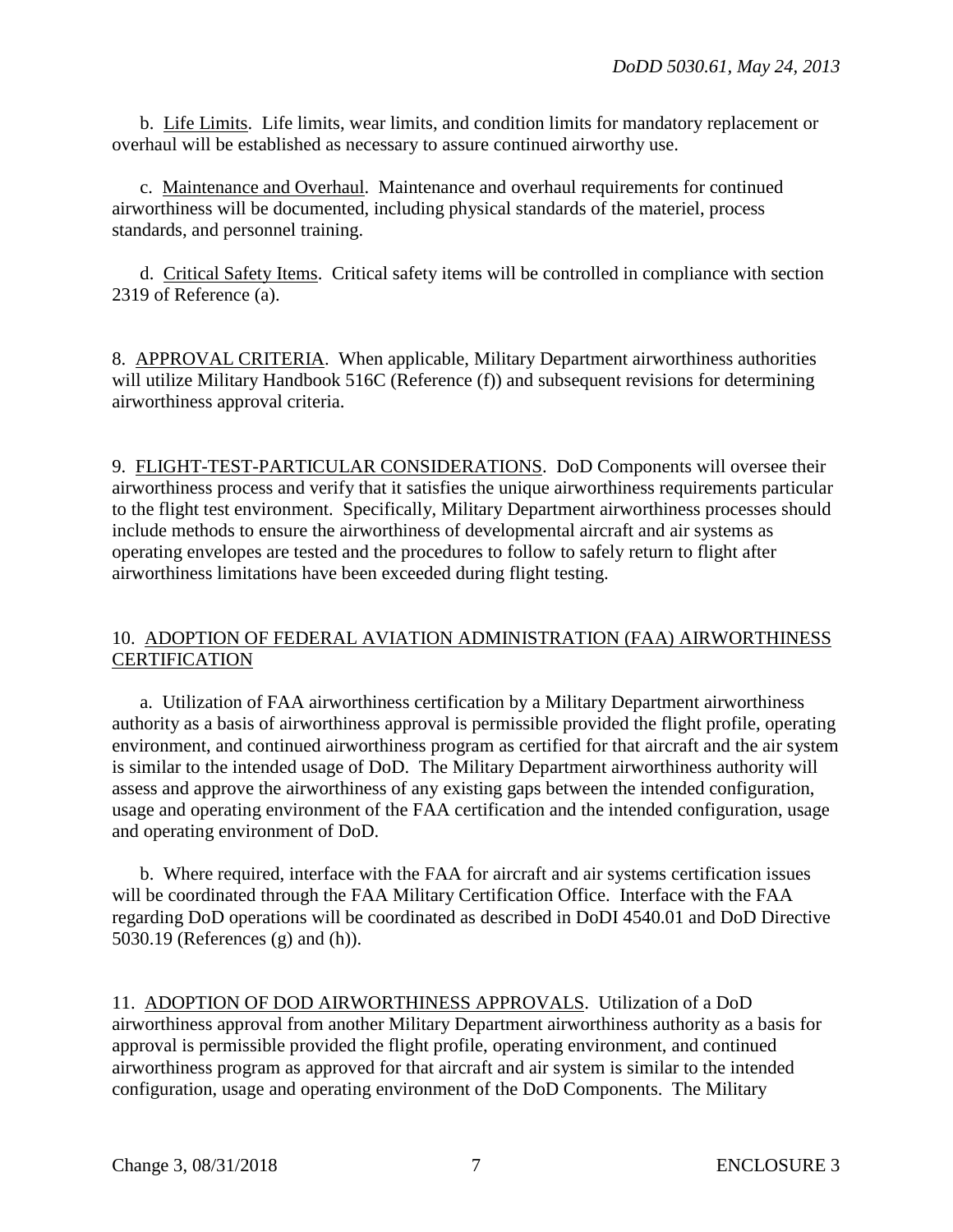Department airworthiness authority will assess and approve the airworthiness of any existing gaps between the intended usage of the original DoD airworthiness approval and their own intended configuration, usage and operating environment.

## 12. JOINT PROGRAMS

a. Joint programs will follow the airworthiness process and policy of the lead Military Department for that particular acquisition program.

b. The lead Military Department airworthiness authority will make considerations for mission and design differences of partner services.

c. If there is no lead Military Department for a particular program, the Program Executive Officer will select a joint program member Military Department's airworthiness authority and subsequent airworthiness process to follow.

d. When a joint program is scheduled to transfer the airworthiness authority of a particular aircraft and air systems design to a Military Department, the joint program must meet the requirements of that Military Department's airworthiness approval processes and standards.

13. FLIGHT IN FOREIGN-OWNED AIRCRAFT. Foreign-owned aircraft designated to fly DoD passengers (to include Service members, DoD civilians, and contractors) or aircrew must comply with this directive or, for DoD commercial air transportation services, Reference (c).

## 14. FOREIGN MILITARY AIRWORTHINESS CERTIFICATION

a. A foreign nation's military airworthiness approval may be accepted as a basis for DoD airworthiness approval if that nation's approval process has been approved by a U.S. Military Department airworthiness authority. The U.S. Military Department airworthiness authority must examine the foreign nation's airworthiness approval process following the standards of this directive before giving his or her approval.

b. Utilization of a DoD-approved, foreign airworthiness authority's approval as a basis for airworthiness approval is permissible provided the flight profile, operating environment, and continued airworthiness program as approved for that aircraft and the air system is similar to the intended usage of DoD. The U.S. Military Department airworthiness authority will assess and approve the airworthiness of any existing gaps between the intended usage of the foreign approval and the DoD intended usage.

c. The U.S. Military Department airworthiness authorities will use the standardized guidelines of USD(AT&L) Memorandum (Reference (i)) to develop internal policies and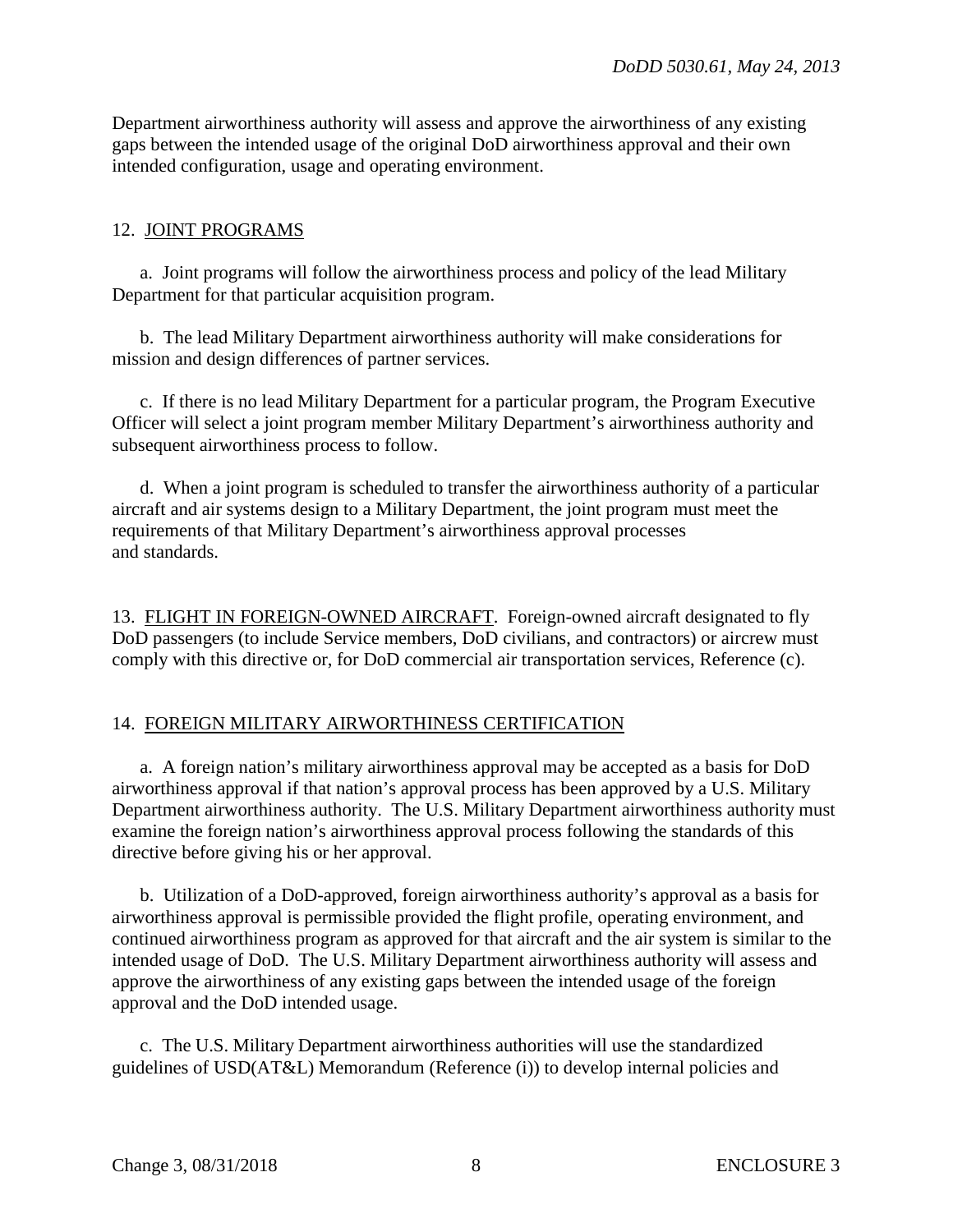procedures for approving flight in foreign-owned military aircraft and for assessing existing gaps between the intended usage of the foreign approval and the DoD intended usage..

## 15. OTHER U.S. GOVERNMENT ORGANIZATIONS AIRWORTHINESS ASSESSMENTS

a. Other U.S. Government agencies are responsible for assessing airworthiness of their aircraft and air systems in accordance with Federal Aviation Regulation (Reference (j)), Title 14, Code of Federal Regulations (Reference (k)), and part 102-33 of Title 41, Code of Federal Regulations, Management of Government Aircraft (Reference (l)).

b. A Military Department airworthiness assessment is not required for DoD personnel operating in or with U.S. Government agency aircraft or air systems operated under the authority of References (j) and (k), or in accordance with Reference (l).

16. OPERATOR'S MANUAL. Prior to flight, the aircrew will be provided (in an appropriate format) operator's manuals that describe the flight limits of their aircraft and air systems. The operator's manual will provide system descriptions, limitations, operating procedures, emergency procedures, and other pertinent operating information.

17. OPERATOR AUTHORIZATION. Operators of DoD aircraft and air systems will be either:

a. Rated for manned aircraft or qualified for unmanned aircraft systems operators from one of the Military Departments and in compliance with that Military Department's flight regulations, to include qualification, training, evaluation, and currency requirements; or

b. Civilian employees of a U.S. Government agency or U.S. Government contractors who are qualified by one of the Military Departments and are in compliance with its flight regulations or hold appropriate FAA certifications or ratings and have complied with pertinent qualification training, evaluation, and currency requirements in accordance with Federal Aviation Regulations. Civilian employees must have written authorization from the appropriate general or flag officer-level-authority with knowledge of the aircraft and air systems to be flown.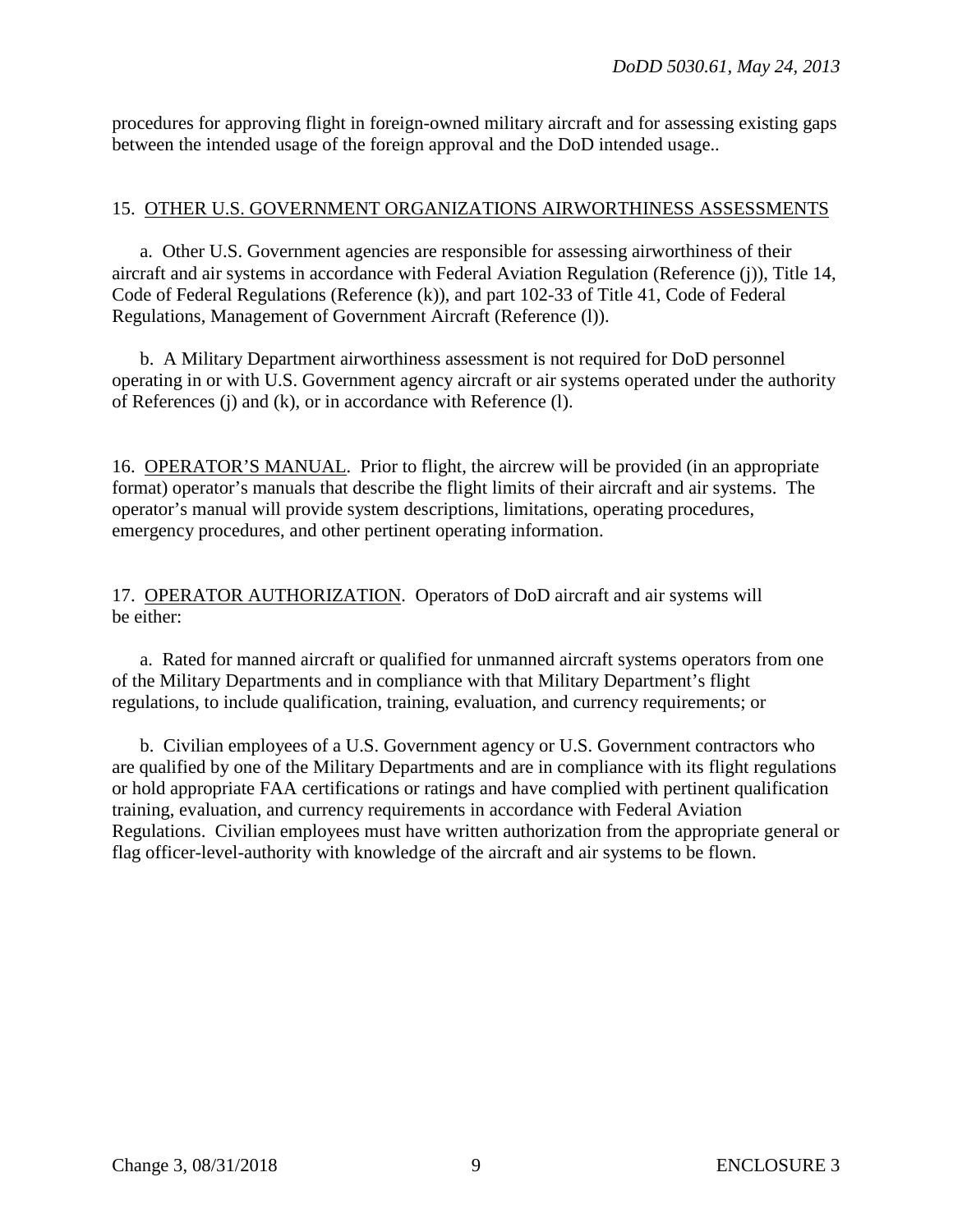#### GLOSSARY

#### PART I. ABBREVIATIONS AND ACRONYMS

FAA Federal Aviation Administration

USD(AT&L) Under Secretary of Defense for Acquisition, Technology, and Logistics

#### PART II. DEFINITIONS

These terms and their definitions are for the purpose of this directive.

airworthiness. The property of an air system configuration to safely attain, sustain, and complete flight in accordance with approved usage limits.

airworthiness authority. An individual who has the legal mandate to develop and enforce pertinent rules, regulations, and policy governing airworthiness.

airworthiness assessment. A technical evaluation of data against specific airworthiness criteria and determination of residual risk. An airworthiness assessment is a critical step in the airworthiness approval process but itself does not necessarily result in the issuance of an airworthiness approval.

airworthiness approval. Documents issued by an empowered airworthiness authority and may take a number of different forms (e.g., airworthiness release, military-type certificate, flight clearance), depending on specific airworthiness authority policy. An airworthiness approval affirms that the appropriate tenets of the airworthiness process are met and that the aircraft or air system was assessed against the required airworthiness standards and any residual risk to aircrew, ground crew, passengers, or to third parties has been accepted by the appropriate authority.

critical safety item. A part, an assembly, installation equipment, launch equipment, recovery equipment, or support equipment for an aircraft or aviation weapon system if the part, assembly, or equipment contains a characteristic any failure, malfunction, or absence of which could cause a catastrophic or critical failure resulting in the loss of or serious damage to the aircraft or weapon system, an unacceptable risk of personal injury or loss of life, or an uncommanded engine shutdown that jeopardizes safety.

engineering evaluation. A systems level engineering analysis to verify that the configuration and limitations of the aircraft and air systems are airworthy with respect to the airworthiness criteria defined by the airworthiness authority.